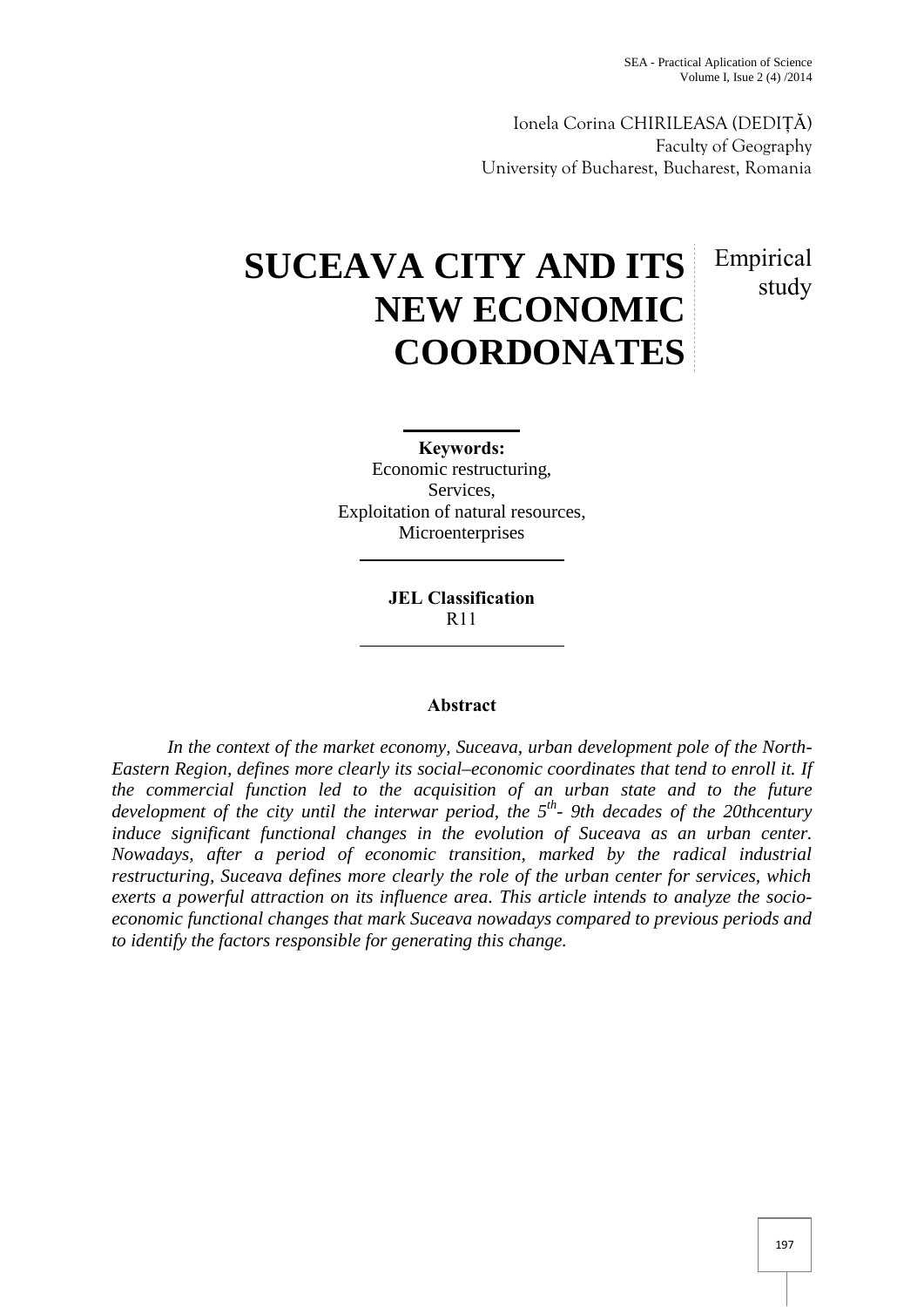#### **Introduction**

Suceava is an urban system with its own identity in the regional and national landscape, its physiognomy and functionality being affected by the changes that occurred over time on its surface. The gradual emergence of the new urban functions correlated with the development of the existing ones and interdependent with the demographic factor, defined the specific economic profile of different historical periods. If until the postwar period, Suceava developed mainly as an urban center with a predominant commercial administrative function, the socialist period represented a stage of radical transformation of the city through the forced industrialization imposed by the state leadership. Subsequently, the post socialist transition period was a milestone in which the city followed the restoration of the economic balance, through the exploitation of opportunities generated by the natural environment in which the urban center is located as well as by the anthropogenic factors. Nowadays, Suceava seems to define more clearly its role of an administrative and services urban center, focused on trade, transport, education, without giving up the full industrial activities.

## **2. Frames of the economic development of Suceava up to the post – socialist era**

The transformation of Suceava from a rural into an urban settlement was a long and gradual process, which can be located at the end of the 13th century and the first half of the 14th century. E. I. Emandi (1996) showed, 1388 is the year when Suceava was mentioned twice. Firstly, in this year, Dimitrie Cantemir noted in his "Descriptio Moldaviae" that the settlement was documentary attested on 10th February 1388, by an act signed by prince Peter I Musat, about the loan that the king of Poland asked from him". Secondly, also in 1388, Suceava city is mentioned effectively as an urban settlement, in a document issued by the Armenian Catholicos, Theodoros II, on the 18th August 1388, in which the Armenians from several cities, including those from Suceava, were listed as subjects of the episcopal jurisdiction from Lviv(Emandi E.I., 1996, quoting on G. Petrowicz, 1967, p.115). These first references from 1388 of the Fortress of Suceava and Suceava city, is particularly suggestive for further development of the city which will be characterized by this duality: the Fortressand the city (Emandi, 1996, p. 45).

The rapid development of this settlement to an urban one was firstly influenced by its advantageous position at the junction of three important roads at that time: "drumul moldovenesc" which spread to the north to Lvivand to Galați in the south; "Drumul de sus" or "Drumul Sucevei", which linked Suceava to Bistrița and Rodna and continued eastward to "Drumul

tătăresc" and "Drumul cel Mare al Sucevei" which started from Suceava to Fălticeni, on Moldova Valley towards Pașcani (Emandi E.I. and al., 1989, p.21). This geographical position offered Suceava the role of a valued settlement for the villages from its hinterland, representing a mediator of exchange of goods for the groups of villages with a complementary economy within a lenght of about 15-20 km. In this context, the first economic function is distinguished which was the basis for its further development named "the market valley" function(Emandi, 1996, p. 41, quoting Panaintescu P.P., 1969, p.282.)**.**

The same central position of Suceava, in relation with the roads that came from Poland (Lwow) and Transylvania (Bistrita) was a reason for Prince Petru I Musat to establish the capital of Moldavia at Suceava, in 1377 or 1381 up to 1385 (Panaitescu M.D., 1963, p. 67-70; Gorovei Șt., 1996, p.3) rather than Siret. The taking out of this new function, namely of the capital of Moldavia, at the end of the 14th century, the building of the fortified points, The Fortress and The West Castle represented the premises for the development of the city as layout, structure and appearance. This way, Suceava accumulated, since the late 14th century, all the attributes of a real city: specialized craft production, permanent activity of exchange, a political, administrative and cultural centre (EI Emandi et al., 1989, p. 21).

Between 1774 – 1918,Suceava was a part of Bucovina Region, being under the rule of the Habsburg Empire. Once integrated into the Habsburg Empire, the city has reduced the range of economic action, transforming it from a city situated in the north-west of Moldova into an isolated town edge, within the empire. Nevertheless, after 1775, M. Ceauşu, E.I. Emaldi (1988) show we can speak about a certain economic recovery and even about the establishment of the capitalist relations earlier than in the rest of Moldova. In 1786, Suceava is raised at the rank of "free trade city" with its own administration of the municipality. The main goal was to transform the city by reason of its favorable position for trade between Moldavia, Transylvania and Poland, in a thriving commercial and crafts center to contribute at the increasing exchange between city and village, as well as the trade with the neighbouring countries (Emandi EI, 1996, p. 118). A leading event which will revive the economy of Suceava is represented by the offer from Emperor Franz I, in 1815, of the freedom to take six annual fairs (Miron V. Gh., 1989, p. 605). These fairs animated across the merchants of Suceava, Podolia, Vienna, Transylvania, and Moldavia, generating significant revenues in the treasury of the town from collecting fees from market and stall (Miron V. Gh., 1989, p. 605).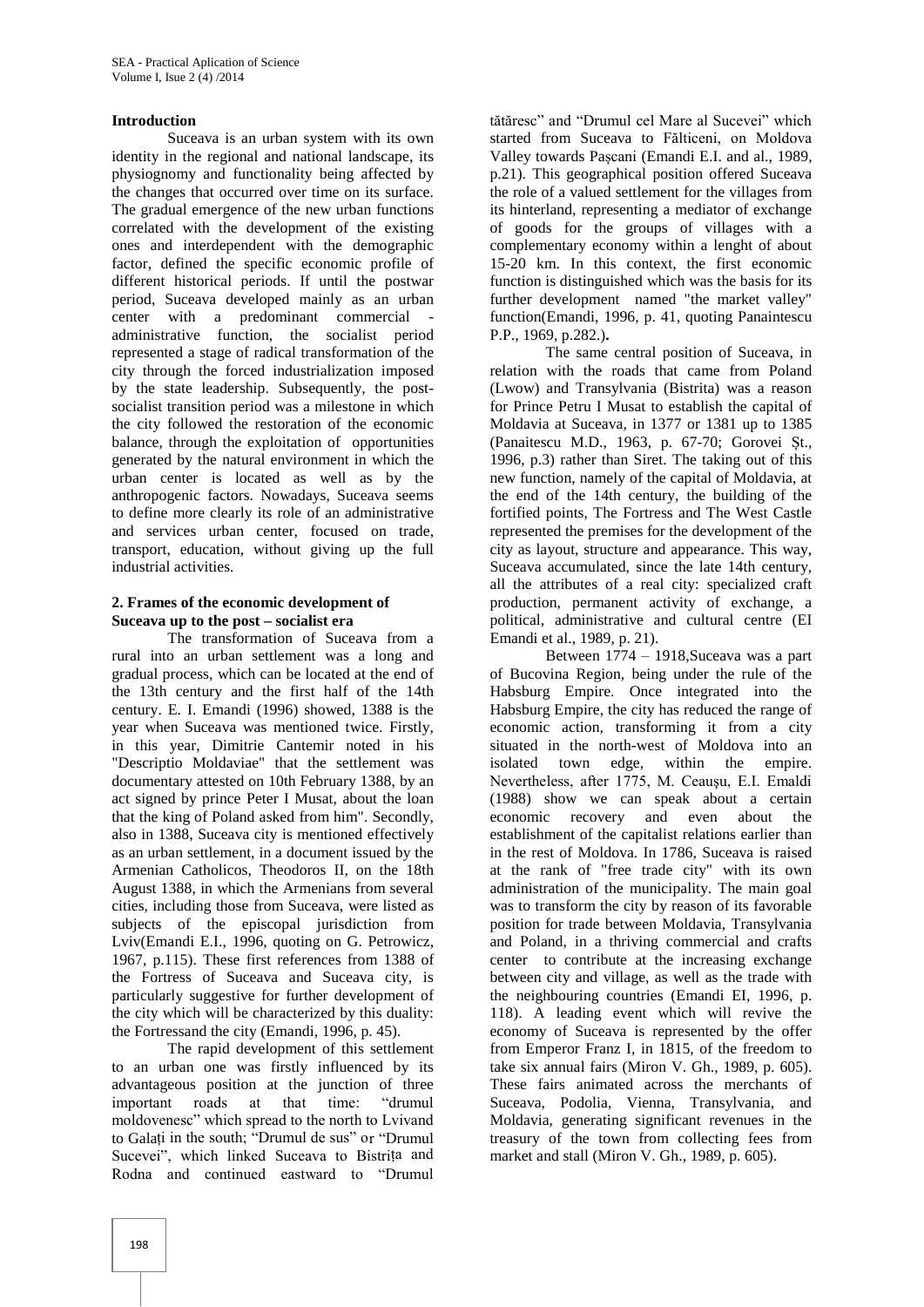In the late 19th century and early 20th century, the socio-economic development of the city was marked by the construction of railways Iţcani - Suceava and Burdujeni - Suceava, which would ensure a faster transport of goods. This way, the Suceava is linked in 1869 by a railway line through Itcani, with other centers of Bukovina and Galicia, as well as with other areas of the western empire, and by the railway station Burdujeni with Romania.

After the reintegration of Suceava in the urban area of Great Romania, the city's economy is still dominated by services. The trade has a great importance in the development of the city, in 1930, 251 commercial companies being recorded in Suceava (EI Emandi 1996, p.124, quoting State Archives Suceava), the majority of them working in the food industries, textile, apparel, hotels and restaurants, wood and wood products and leather. Commercial units are small and concentrated 7.25 % of the city population.

At the same time from the beginning of the 20th century, the transition from the craft function, specific to the medieval and modern periodis carried out to the industrial function that would become dominant in the future. The factory production focuses on harnessing of the food and the hides. In 1933 is being made the transition from bakeries with hand kneading to the dough mechanical ones, which were based on the mills operated by water or steam. To meet the needs of residents in this period an oil press develops in Iteani and later, in 1926, a sugar factory too. As Emandi E. I. shows (1996), according to the statistics from 1938, across the city there were: a "bacon" factory product for export, three candy factories, a creamery, three sausages workshops and a distillery of spirits (Emandi EI, 1996 p.153).

The industrial profile of Suceava city, before 1944, was that of a "manufacturing workshop" (leather goods and clothing), with small capacity business, with an average of 75 employees workers (Emandi EI, 1996).

An important aspect to be noted is that, despite the ranking of urban setting of Suceava, 40% of the population was still employed in agriculture (General Census Of The Population Of Romania In 1930).

After World War II, Suceava was included in the industrial policy implemented by the central level of the Romanian state. In the new context, the industrial function is becoming increasingly important, transforming Suceava from a city focused predominantly on services into an industrial one, with an economic potential of national importance, under development and diversification (I. Ianoş, 1987, p.73). This strong industrialization process of the city was the key factor that changed the structure and physiognomy of the urban system and it generated multiple

socio-economic changes. The direct effect materialized in a significant increase of employment in the industry, the number of employees in this activity sector having increased more than five-times between 1965-1990, as it can be seen in figure number1. In a span of two decades, the percentage of employed from the industry increased 1.7 times, from 32% to 55% to the detriment of other sectors (see figure number. 2). Instead, the trade, which represented a breakthrough in the development of the city until the interwar period, loses its advantage after World War II. If in 1930, 251 commercial companies were recorded in Suceava (Emandi EI, 1996 p.124) in 1965only 179 commercial units functioned (County Statistics Suceava, Suceava statistical specification, vol. II). Although the number of staff employed in trade and the movement of goods doubled during 1965-1985, the share of people employed in this branch decreased with 3% during this period, in the context of a developing industrial function.

It can be concluded that during the years 1945 - 1990, Suceava changed its economic profile, from the predominant services function in the period analyzed, to industrial city services in the period between 1959-1965 (Şandru et al., 1961, p. 464), and later to become the predominant industrial urban center. The percent of the employees especially in trade, transport, education, administration decreased significantly, sometimes reducing with 50%, such as the branch "Education, culture, arts, science and scientific services" (see figure number 2). Furthermore, the secondary sector has come to hold most staff, especially the growth of the industry, as can be seen in Figure number 3.

## **3.Suceava`seconomyduringthe post-December period**

After the events from the year 1989, at the same time with the transition from the centralized, a characteristic of the socialist period, to the market economy, the significant changes occur in the economic activities. The main loser is the industry. If in 1992, the share of employed in industrywas62%, in 2012 this indicator drops to30% (Figure number 4), which is equivalent to the value at the beginning of the second stage of industrialization of the city (1959-1970). These figures are based on industrial restructuring which characterized the post-revolutionary period and had the effect of changing the characteristic parameters of the industrial units.

In 1989, in Suceava there were 25 large industrial enterprises, of which22belonged to the state and three cooperatives. Most of them counted more than 500employees,with a minimum of108 employees for "Manufacturer" Cooperative and a maximum exceeding 6000 employees for the Complex of Cellulose and Paper (Suceava County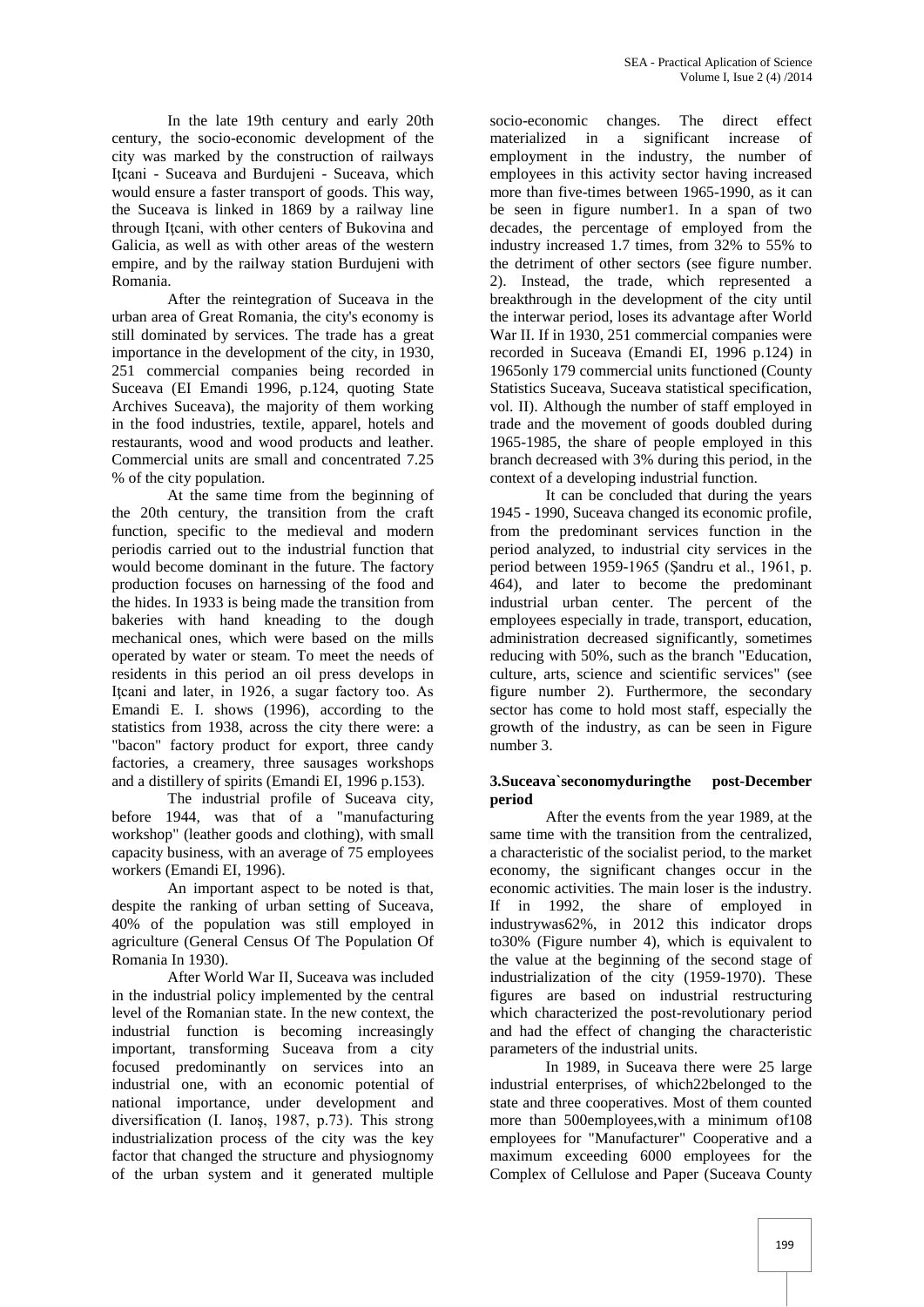Statistics). Gradually, these units will significantly reduce the number of employees or disappear from the industrial landscape. Furthermore, after 1990, the majority were becoming micro, small and medium enterprises. Thus, in 1991in Suceava there were 100 companies with production profile (Lupchian, 2010, p. 195, quoting Trade Register Suceava). By 2013, the number of companies with an activity object in the mining and manufacturing industry will reach at436units (Suceava Trade Register Office, 2013), but less than half remain active (as indicators of annual financial statements on December 31, 2013 consigned at the local offices of the Ministry of Finance), achieving a turnover of less than 0 lei.

The most effective enterprises in terms of labor productivity are those which activate in the pulp and paper industry, achieving 32% of the total turnover in manufacturing in 2013, using only 12% of the employees from the industry (figure number 5).

SC Ambro SA, the unit that took over the assets of Pulp and Paper Winery after 1990, achieved in 2013 a turnover equal to 209,437,087 lei, which represents 29% of the total turnover achieved in manufacturing. Through the 481 employees who contributed to this turnover, it is the second largest unit from the category of big enterprises that is working in Suceava`s industry. The second factory from this industry is SC Alma Viva Group, which through its 81 employees is falling in the category of the medium-sized enterprises from Suceava.

However, the industries which concentrate the largest number of employees are represented by the food and textile, clothing and foot wear industry (Figure number 6). SC Betty IceCream Factory SRL is the largest employer from the industry, counting 689 employees in 2013. Its turn over, in the amount of86,791,608lei,represents12% ofthe total turn over achieved in 2013 from all the companies operating in manufacturing. In the category of medium-sized companies operating in the food industry are included six factories. S.C Bemas S.A continues the activity of alcohol, beer, starchy section of Radauti Enterprise, founded in 1974 on Şcheia platform. In 2013 it achieved the fifth large stturn over from the industry, with a value of23,653,855 lei. Milk processing industry is represented by the SC Bucovina SA. The company is a traditional producer of dairy products (fresh milk, yoghurt, buttermilk, cream, butter, kefir, cheese, diet yoghurt) and ice cream, which madea turn over of18,187,016lei (the sixth largest industry) using 127employees. The Manufacture industry of grain mill and bakery is represented in Suceava by Coza Rux SRL (counting 104 employees, achieved a turn over of USD13,080,547.00) and Belpan SRL (with 50 employees and a turn over of£2,686,662). SC

Facos SA and SC Carpatis SRL activate in the manufacture of meat products numbering in 2013 74117employees. Together they achieved aturnover of22,182,370lei.

SC Starmod SA, the "successor" of Confectia Factory, which had in the 1980s over 1,800 employees, is the only large unit from Suceava which works in the textile, clothing and footwear industry. In 2013, through the 271 employees, it ranked the third place among the enterprises from Suceava, according to the criteria issued by Eurostat.

In the category of the medium-sized companies with over50 employees, only four units from textile, clothing and footwear industry operate. The former foot wear enterprise "Străduința" continues its activity through SC Modin SA. With213employees in 2013, the company counted less than 10% of employees from "the main factory" from1990. In 1995SCDenisSRL was founded having the object of activity the footwear. Using the 212 employees, SC Denis SRL realized in 2013 a turnover of 29,577,864 worth, which ranked the fifth among the active firms in the industry. Moda Lux - Craftsman Cooperative Society and Texty Garments SRL are two companies each having more than 70employees, they have the object of activity the clothing and they performed together in 2013a turnover of5,408,285lei.

The wood industry, the symbolic branch of Suceava is currently represented by S.C MoldoMexSRL., a medium-sized enterprise which hadin 2013, 119employees. This has inherited the tradition of the Wood Processing Plant, which was originally converted in 1990, in SC Mobstrat SA (MM Lupchian, 2010, p.202). In 2002, this factory was associated with Mobexpert, establishing the current SC Mex SRL Moldova. With a turnover of10,516,039 lei, it is based on the production of various types of furniture, chairs and tables, exporting about35-40% of its output(www.moldomex.ro).InSuceava 31 other companies active in the wood processing industry have been identified, especially in the manufacture of furniture. Nine of them belong to small companies category**,** with a staff of between 10-49 employees (S.F.M. Impex SRL, Pro Mobila SRL, Dinadrom SRL, SC G.P.C. SRL, SC Forex SA, Mobispeed SRL, TehnicProiect SRL, Transval SRL, Prototip Prod SRL),while the other22are micro firms(firme.ro correlated with the annual financial statements on December 31, 2013consigned at the local offices of the Ministry of Finance).

The automobile industry has experienced a great boom in the socialist period through the development of the Auto Mechanical Enterprise, the Undertaking of Equipment and Spare Parts, the Auto Repair Undertaking and Undertaking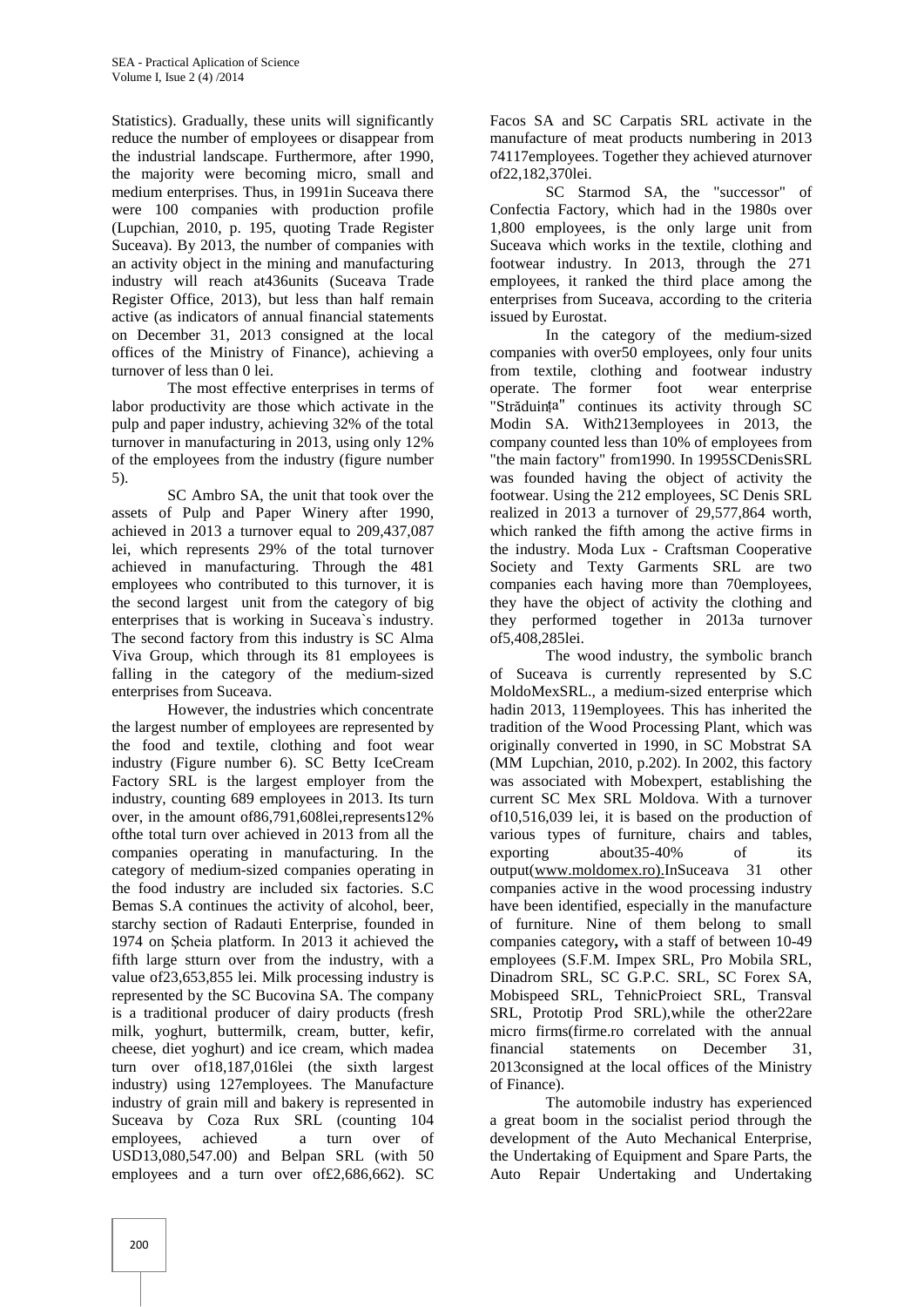"Rulmentul". If each of them had over1500 employees, today there are 38 active companies in this industrial branch using a workforce of 627 employees and realizing a turnover equivalent 96,709,537 lei in 2013. Only four of the mare framing into the category of medium-sized companies with a number of employees fluctuating between 53 and238 people. The largest is Sidem SRL, the commercial company which made a turn over equal to 68,702,019USD. It began workin 2001with the sole share holder SC. Sidem NV Belgium. Since the beginning of their activity and so far the company has profiled firstly on the production of auto parts and accessories, for motor vehicles imported, but also for the domestic production. The target marketis mainly the parts but the company policy takes into account the manufacturing companies in the automobile industry–for the first assembly. The production of parts of SC Sidem SRL Romaniais exported in over40 countries worldwide (info Sidem srl).

S.C Urb Rulmenți Suceava SA is the successor of The "Rulmentul" Enterprise from the industrial platform Şcheia. The number of employees has decreased steadily since 1996, when the company counted 1,901 employees (MM Lupchian, 2010, p. 200). In 2013it achieved a turn over of7,783,020 lei using a work force of 80employees. The company is focused on producing bearing components (rings, bearings, rollers, cages, caps) and bearing assembly. URB Suceava Romaniais the only manufacturer that has facilities to manufacture bearings rings both bars and tubing. Bearing design, manufacturing technologies and tools are performed in the Department of Planning and Development URB Suceava (http://www.urb-s.ro/aboutus.php).

The production of devices, appliances and medical instruments and laboratory is performed by seven companies that are operating in Suceava. SC Genko Med Group SA is the only medium-sized enterprise, which achieved in 2013, with the help of 73 employees, a turnover of 2,424,296 lei. SC Elimecro SRL is the fourth medium-sized enterprise operating in the automobile industry, having as the object of activity the general mechanical operations.

The electricity industry is firstly represented by SC Thermal SA. The object of activity of SC Thermal S. A. is the production and supply of electricity for the National Power Grid, heat production to ensure the necessary heat required by urban consumers (hot water) and industrial customers (steam and hot water), producing treated water, softened and demineralized, the transmission and distribution of thermal energy in the form of hot water for heating and domestic hot water for the entire city. With a turnover of 58,296,920 lei, it is one of the largest private employers in Suceava.

The building materials industry is represented by 20 small and very small active enterprises. The most representative is S.C. Sami Plastic SRL whose main activity is the manufacture of plates, sheets, tubes and plastic profiles. Although it has only 45 employees, this enterprise attains the fifth turnover in value from the industry of Suceava after Ambro SA, Betty Ice SRL, SRL and thermal Sidem SA: 68,702,019 lei. The most enterprises from this industry have as object of activity the manufactory of carpentry and joinery (S.C Terra Project LLC, S.C Rogvaiv Wood SRL, etc.), the manufacture of plastic construction (SC Itaconic SRL, SC Total Self-Service SRL) or manufacture of other articles of concrete, cement and plaster.

In comparison to the socialist period, when the large companies, generally with over 1000 employees, were characteristic, nowadays, the predominance of micro and small enterprises stands out as the main feature of the industry, with fewer than 49 employees. They represent 88% of the total number of active firms in Suceava (Figure number 7). In contrast, the large firms with more than 250 employees, represent only 3% of the total number of active enterprises from Suceava (Figure 7). Theseare operating in the traditional industriesfrom the city: the food industry (SC Betty Ice SRL), the paper and pulp industry (SC Ambro SA),the clothing industry (SC Starmod SA). The electricity industry, which is the engine of economic activities and household, is added to these traditional branches. S.C. Thermal S. A. is representative for this industry, being the fourth large industrial enterprise of Suceava (393 employees).

In conjunction with the decrease of the size of the industrial enterprises, there is a drastic decrease in staff in the industry. Compared with 1991, in 2012 the percentage of this indicator is reduced by more than 50%, only 30% of city employees being employed in an industrial undertaking, as shown in Figure number8. Instead there is a significant increase of the staff employed, especially in the tertiary sector mainly trade, education, health and social care and public administration.

In order to offset the loss from the industry, the constructions field of activity knows a slight percentage increase compared to the socialist era: from 9% in 1985 (Figure number 2) to 11% in 2012 (Figure number 8).In 2013, there were 584 companies with the object of activity in the construction field which achieved a turnover of 467,252,791 lei, using 2,930 employees (as ORC SV).Only 222 companies of these were active (as firme.info/suceava and Ministry of Finance) detaching one large enterprise with over 250 employees - SC General Construct SRL, seven medium and 214 small and very small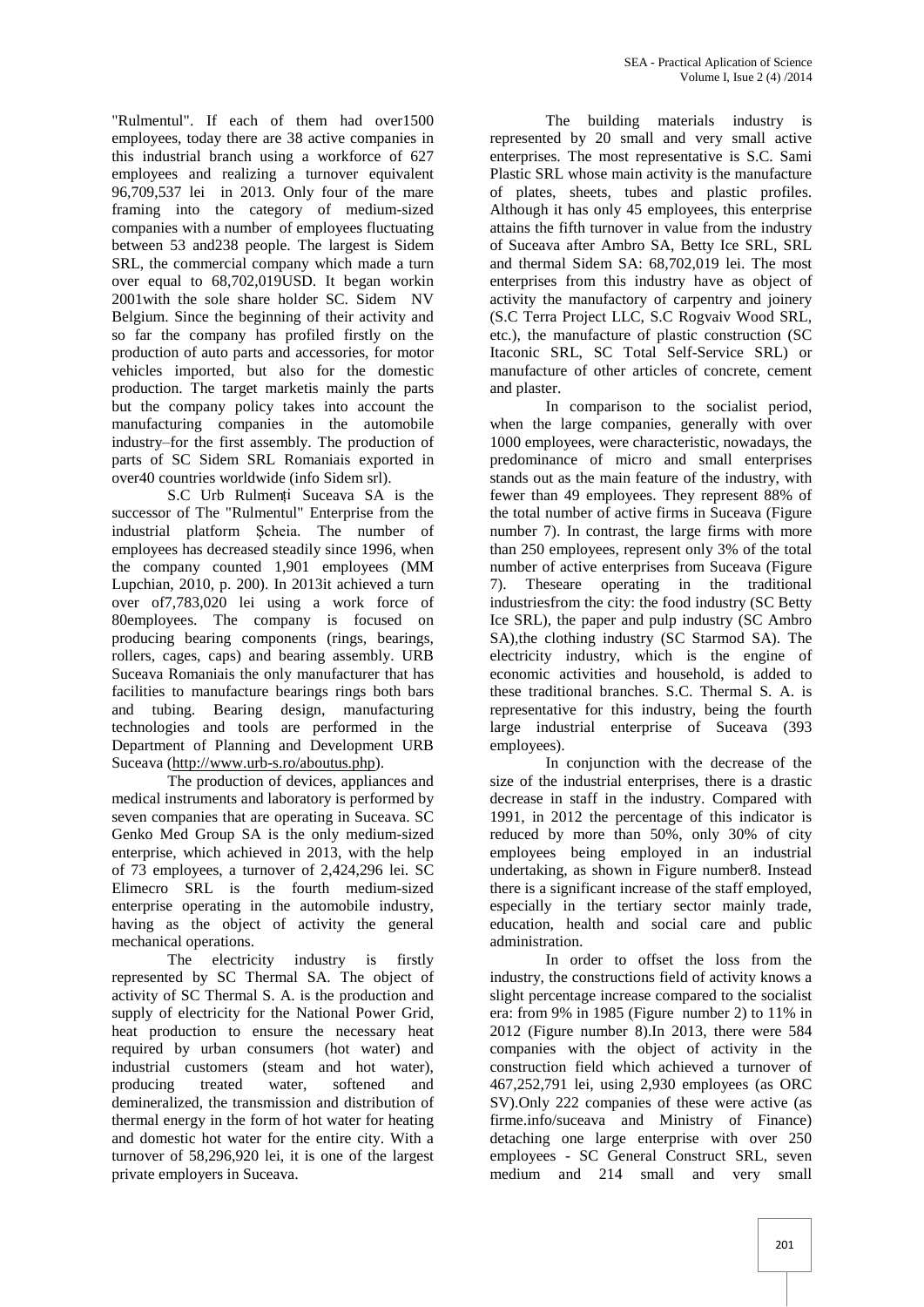companies.SC General Construct SRL is the largest company from this field, through their 469 employees. Having its object of activity in the completion of the construction of the residential and nonresidential buildings, it achieved in 2013 the second turnover of Suceava, equal to 95,234,615 lei (Table 1B).In the top ten of the companies by turnover value, SC Loyal Impex SRL (Table no. 1B is also included), which has the object of activity the completion of the installations. Founded in 1993, it had counted in 2013, 216 employees and it achieved a 5th turnover in Suceava (88,096,337 lei)

It is noted in this field of activity the clear predominance of the small and very small enterprises (96% of the total).

If the secondary sector knew a strong declined in the last two decades and half, there is a significant increase of the employees from services, especially in the commerce, education, health and social care and public administration. As shown in Figure number 3, 66.66% from Suceava's employees are engaged in the field of tertiary services, in 2012.

The trade seems to be the branch of activity which it had the most to gain from the economic transition. The share of commercially staff increased about four times between the years 1991 - 2012, from 6.6% to 24.6% (figure 8).

Many companies with activities in the trade have appeared in Suceavasince 1990, based on a favorable legislative framework. Initially, these took the form of shops "neighborhood", especially with food profile, which they sought the food needs of the residents. Gradually, in the second half of the 90s, these small shops started to disappear, their place being taken by larger commercial units which were intended to serve a larger area (M.M. Lupchian, 2010, p. 210).

The favorable geographical position of Suceava, the large number of residents of the city linked with the role of county administrative center, the univesitary center which has an extended area of influence on the surrounding area represented the strengths of the position for the large hypermarkets in the city, since 2000 and the development of commercial and leisure areas since 2008.

Thus, in 2003 the hypermarket "Metro Cash & Carry", which proved a great success, was built in Suceava, next to the E85 road, at the entrance from Fălticeni and it was given the appearance of novelty represented by this trade. Three years later, in the area of the former knitwear factory "Zimbru" the hypermarket "Kaufland" opened. It was a great success and it held immediately after opening, the second place in terms of the sales volume in Kaufland network (MM Lupchian, 2010). In 2007 Selgros hypermarket opened in Iţcani. In the shopping

center Şcheia there is the Real hypermarket, part of the Metro Group. These four hypermarkets were counted in 2013 approximately 650 employees.

Also, on the commercial market of Suceava Bricostore, Dedeman and Romstal, have also appeared and they enjoyed a great success due to the fact that both Suceava and in the adjacent area, the constructions known a faster rhythm than average in the North East region.

In 2008, in the area in which the largest industrial site from Suceava - Burdujeni platform was placed under socialism, it developed the largest shopping area of the city, centered on two large-scale shopping centers, "Shopping City Suceava" and "Iulius Mall". "Bazaar" Suceava was added to these two centers, located in the meadow of Suceava River at the beginning of the 90s.

Opened in April 2008, Shopping City Suceava is the first retail park from the county. With over 46,000 square meters, this shopping center brings together more than 90 national and international stores including Carrefour hypermarket, Mobexpert - furniture and accessories store, Media Galaxy and Flanco electronics and appliances stores, Baumax operator DIY or fashion retailers New Yorker, Takko fashion, etc. The food area offers the customers various options for leisure by the presence of local and international brands such as KFC, Taco Loco, etc. The shopping center has 1,500 parking spaces (http://shoppingcitysuceava.ro).

Iulius Mall Suceava was opened to the public in 2008, following an investment of over 60 million, revolutionizing the regional retail market by mixing shopping-dining-entertainment. The approximately 50,000 square meters, lodge to over 150 stores, which offer a variety of shopping options in the Auchan hypermarket, DIY store Bricostore, a children's playground area, food court, a casino, an outdoor football pitch, a seasonal skating rink and the largest bowling and billiards club from Suceava. The shopping center features a 1,300 parking spaces.

Being in a strong contrast in terms of the "physiognomy" with the two large shopping centers, Suceava "Bazar is an accessible alternative, in terms of the prices, to the trade of "brand" specific of the two shopping malls: Shopping City Suceava and Iulius Mall Suceava. With an area of 3.5 hectars, the bazar hosts the stands where there are exposed for the sale wide varieties of types of goods: from clothing to DIY and interior items, power tools and tools, etc.

This commercial area, consisting in three retail parks from Suceava concentraiting over 1500 employees. The largest employers from this area are the two hypermarkets, Carrefour, using a workforce of 230 employees (according to Carrefour Suceava) and Auchan, which has about 250 employees (according to Auchan Suceava). 2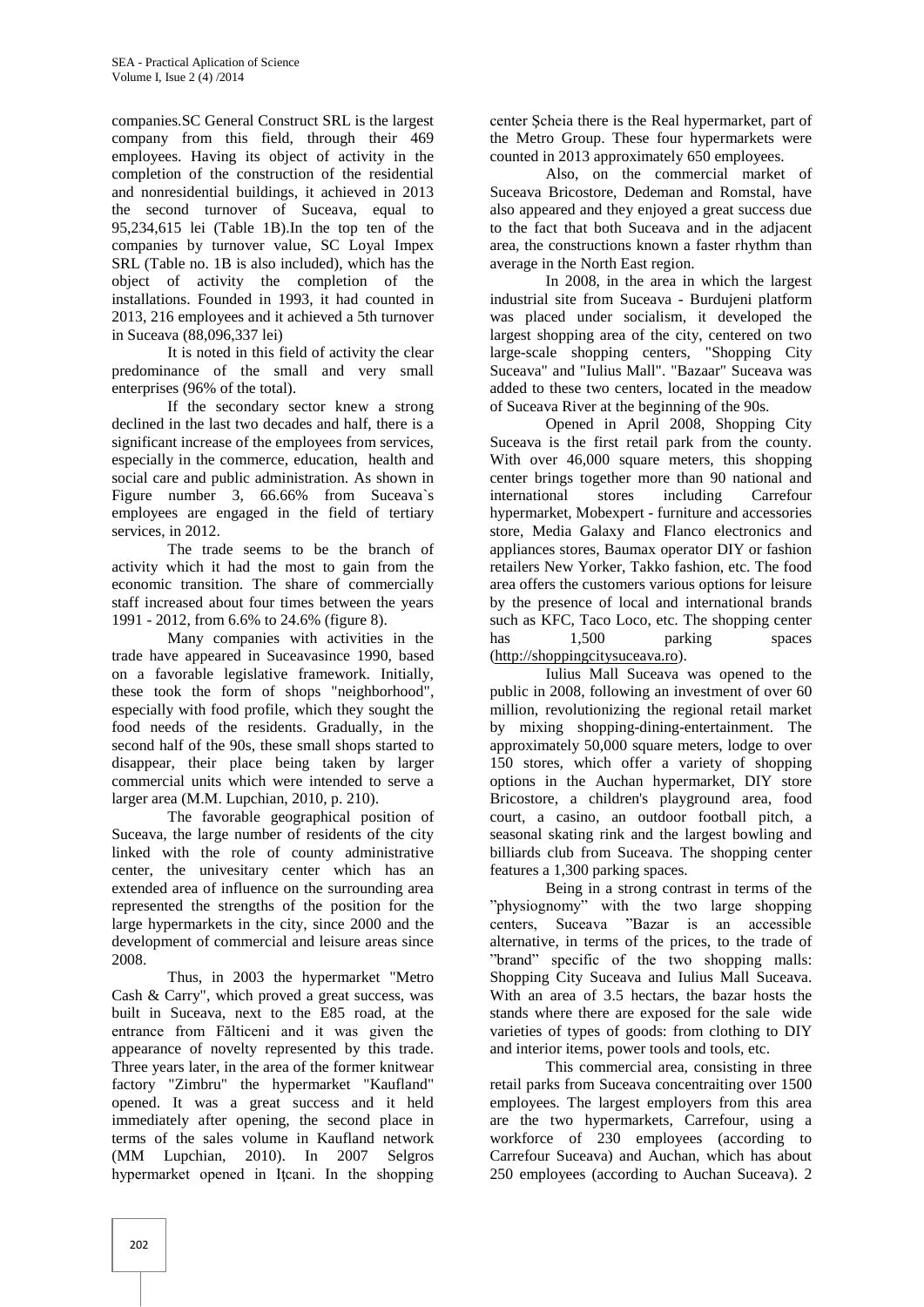DIY – Baumax (with 68 employees in 2013) and Bricostore (with 50 employees in 2013) and Mobexpert accompany the largest employers mentioned above. Moreover, Iulis Mall shopping area carried out by 131 employees of SC Iulius Mall Suceava, has as object of activity the lease and sublease of commercial spaces.

In 2013 out of 8141 companies registered at the Trade Register Suceava, 3323 had the object of activity "wholesale and retail trade and repair of motor vehicle abd motorcycles" (ORC SV). Less than one third of these were active (firme.info/suceava and MFP). The absence of the large enterprises with over 250 employees is observed among companies operating in this field. In contrast, the micro-enterprises with less than 9 employees, represent 90% of the number of active firms, as shown Figure 9 and they have the object of activity, especially the retail activity. In the category of medium-size companies, with over 50 employees, only 13 companies are included,most of them having as object of activity the wholesaler. The largest commercial companies are SC Status Impex SRL (203 employees), SC Defel COM SRL (158 employees) and SC Sedcomlibris SA (106 employees) (firme.info/suceav and MFP). The approximately 3000 companies that operate in this field focused 5472 employees in 2013 (ORC SV).

If the share of the staff that are working in the industry is with 6% higher than the staff from the wholesale and retail trade and repair of motor vehicles and motorcycles (Figure 8), the situation changes when considering the contribution of economic sectors in achieving the turnover from Suceava. As shown in Figure 10, the trade and repair of motor vehicles and motorcycles contribute with 37% to the achievement of this indicator, which is equivalent to over 1.235.348.250 lei (Trade Register Suceava). It shoud be noted that this percentage includes the turnover of firms registered with the Trade Registry Suceava, but not the turnover done by the large hypermarkets which have headquarters in other cities in Romania.

Although no company with the main object of activity in wholesale and retail trade and repair of motor vehicles and motorcycles has more than 250 employees, to qualify as large enterprises, there are four companies that areincludedin the top ten of the companies that perform the highest turnover from Suceava, as shown in Table 1B: SC Eurospeed SRL, SC Defel Com SRL, SC Gold&Platin Moldova SRL and SC Harivex COM SRL.

Analysing the Figure number 3, 10 and 11 we can notice that, in the year 2013, Suceava tended to be predominantly an urban center with the predominant role by services.

According to the statistics provided by the County of Suceava and Suceava Trade Register, 62% of employees, respectively of the total turnover are achieved by the companies from Suceava and belong to the tertiary sector of activity.

The significant increase of the number of employees and of the turnover in the last two decades and a half, recorded in the trade field, represents the "spearhead" of the recovery of the other fields from the tertiary sector. As it can be noticed in the figure number 8,all fields of activities, according to CAEN 1, except the field "transport and mail ", registered percentage increases of the number of employees. It notes, in particular, the growth from the public administration, which is based on exercising the administrative function of the town. In Suceava, the residence of Suceava county, the city public institutions are present and they coordinate the county activity from all the economic fields. After 1990, the percentage of the employees from the public administration gradually increased from 16.6% (equivalent with 1079 employees) in 1991 to 6.4% (equivalent with 2408 employees) in 2012.

An increase in the percentage of the employees was also recorded in education, health and social assistance as well as financial, banking and insurance (figure number 8).

Analyzing Figures number 3 and8 and 11, it is found that, in the year 2013, Suceava tended to be predominantly an urban center with a service predominant role. The tertiary sector has the highest contribution, compared to the other two sectors, at the achievement of the turnover from Suceava (62%). It also provides the biggest number of the jobs, given the fact that 66% of employees from Suceava belong to different fields of the economic activity from the service sector.

## **4. Conclusion**

Suceava, the residence of Suceava county and an urban development pole of the North- Eastern Region, defines more clearly its falling trajectory. The socialist era was a milestone in which the city has known a 'forced' development, which has been imposed by the central government. Although it may be considered an "apogee" step in terms of the economic development, the desindustrialization phenomenon that characterized the city after 1990, shows that the economy created in the socialist era was artificially maintained.

In the transition to a market economy, Suceava starts a gradual self-process of its urban functions, focusing increasingly on the industrial services sector to the detriment of the industrial functions. As it can be noticed in figure number 3, the city tends to return to the socio - economic development from the previous period of the forced industrialization process imposed by the Socialist government.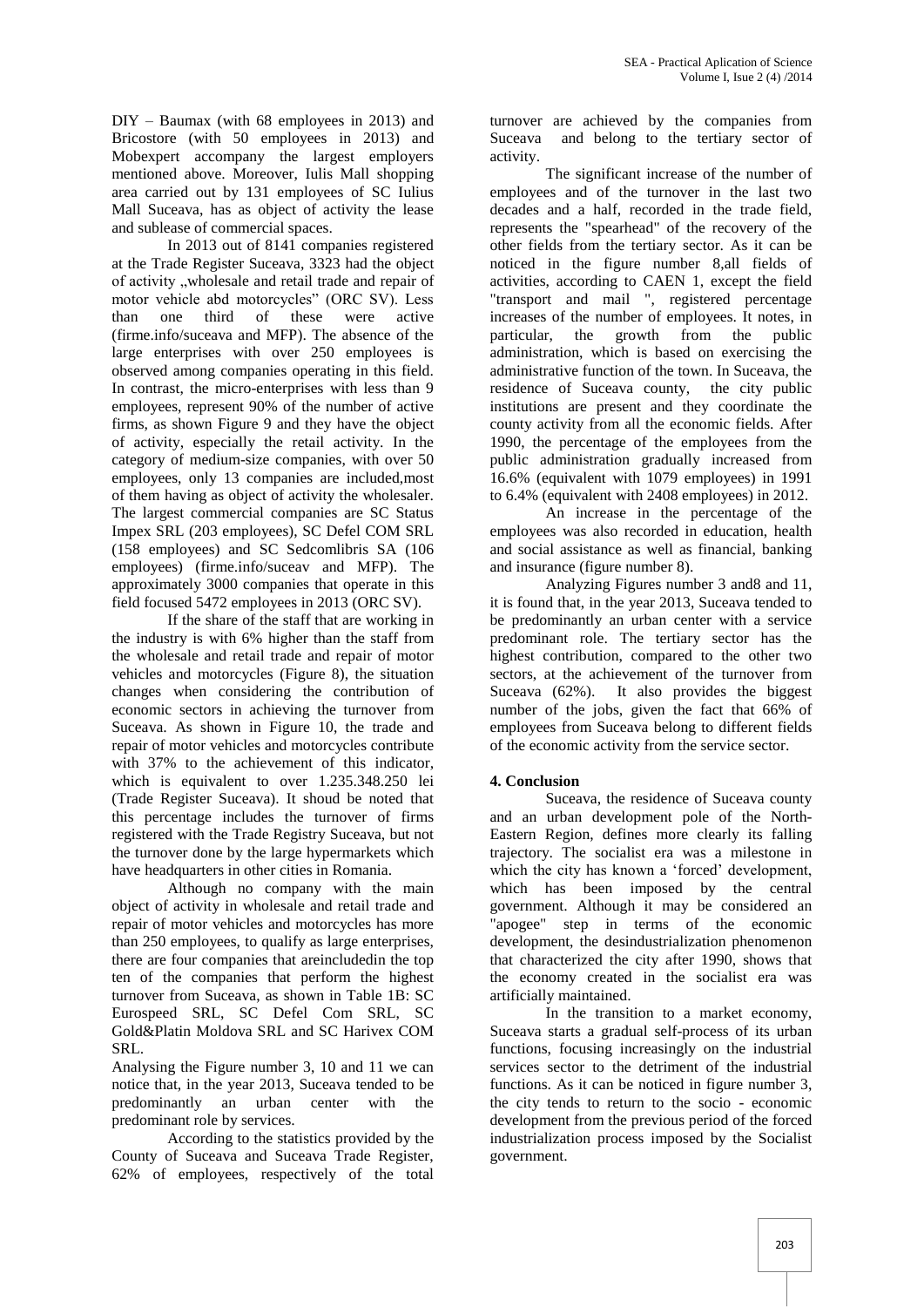#### **Acknowledgements**

This work has been supported from the strategic grant POSDRU/159/1.5/S/133391, Project "Doctoral and Post-doctoral programs of excellence for highly qualified human resources training for research in the field of Life sciences, Environment and Earth Science" cofinanced by the European Social Fund within the Sectorial Operational Program Human Resources Development 2007 – 2013"

#### **References:**

- [1] Ceaușu M. Șt.,Emandi, E.I (1988) Aspecte din evoluția economico-socială și urbană a orașului Suceava în anii 1774-1785 (I, II), *A.I.I.A "A.D. Xenopol", XXV/1, XXIX*, Iași
- [2] Emandi, E. I., Cucu, V., Ceaușu M.(1989), Suceava – ghid de oraș, București, Editura Sport – Turism
- [3] Emandi, I.E, Ceaușu, Șt. M. (1991), Să nu dărâmi dacă nu știi să construiești, Editura "Glasul Moldovei", Rădăuți - Iași
- [4] Emandi, E. I. (1996), Municipiul Suceava. Studiu de geografie istorică și morfologie urbană, *Universitatea din București, Facultatea de Geografie*, București
- [5] Gorovei, Șt. (1983), Note de istorie medievală suceveană, *Suceava. Anuarul Muzeului Județean*, Suceava
- [6] Ianoș, I. (1987), Orașele și organizarea spațiului geografic, *Editura Academiei Republicii Socialiste România*, București
- [7] Ianoș, I. (1992), Analiza geografică a fostelorreședințe de județ din România, *Studii*  $i$  *Cercet ri de Geografie, XL*, București
- [8] Lupchian, M. M. (2010), Municipiul Suceava – studiu de geografie urbană *– Editura Universității Suceava*
- [9] Miron V. Gh., Ceaușu Șt.,Caproșu I., Irimescu G., S. Irimescu, (1989), Suceava. File de istorie. Documente privitoare la istoria orașului., 1388-1918, București, *Directia Generala a Arhivelor Statului din R. S. România*
- [10]Panaitescu, P.P. (1969), Introducere în istoria culturii românești, *Editura Științifică*, București
- [11]Șandru, Ceaușu, Emandi, *Analele stiintifice ale Univ. Al. I. Cuza, din Iași, sectiunea II științe naturale, tomul VII, anul 1961, fasc 2*
- [12]County Statistics Suceava, Suceava statistical specification, vol II
- [13]SuceavaTrade Register Office
- [14] www.moldomex.ro,
- [15] http://www.urb-s.ro/aboutus.php,
- [16] http://shoppingcitysuceava.ro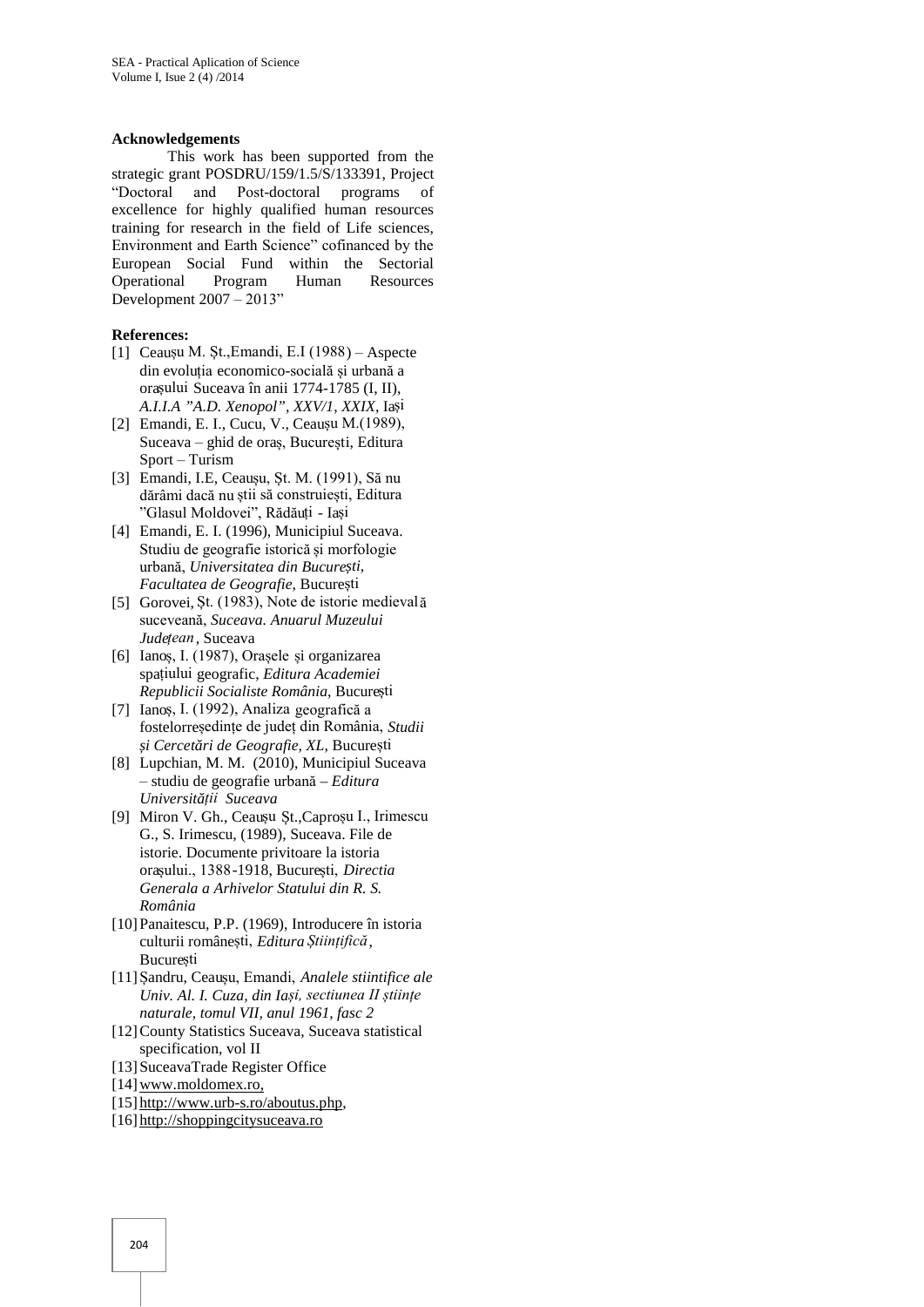

*Figure 1 - The evolution of the average number of employed from industry -The source: The County Department of Statistics Suceava*



*Figure 2The evolution of the share of employees by branch of activities during 1965- 1985 The source: The County Department of Statistics Suceava*



*Figure 3 - The evolution of the share of employees by sectors of activities during 1965- 2012 The source: The County Department of Statistics Suceava*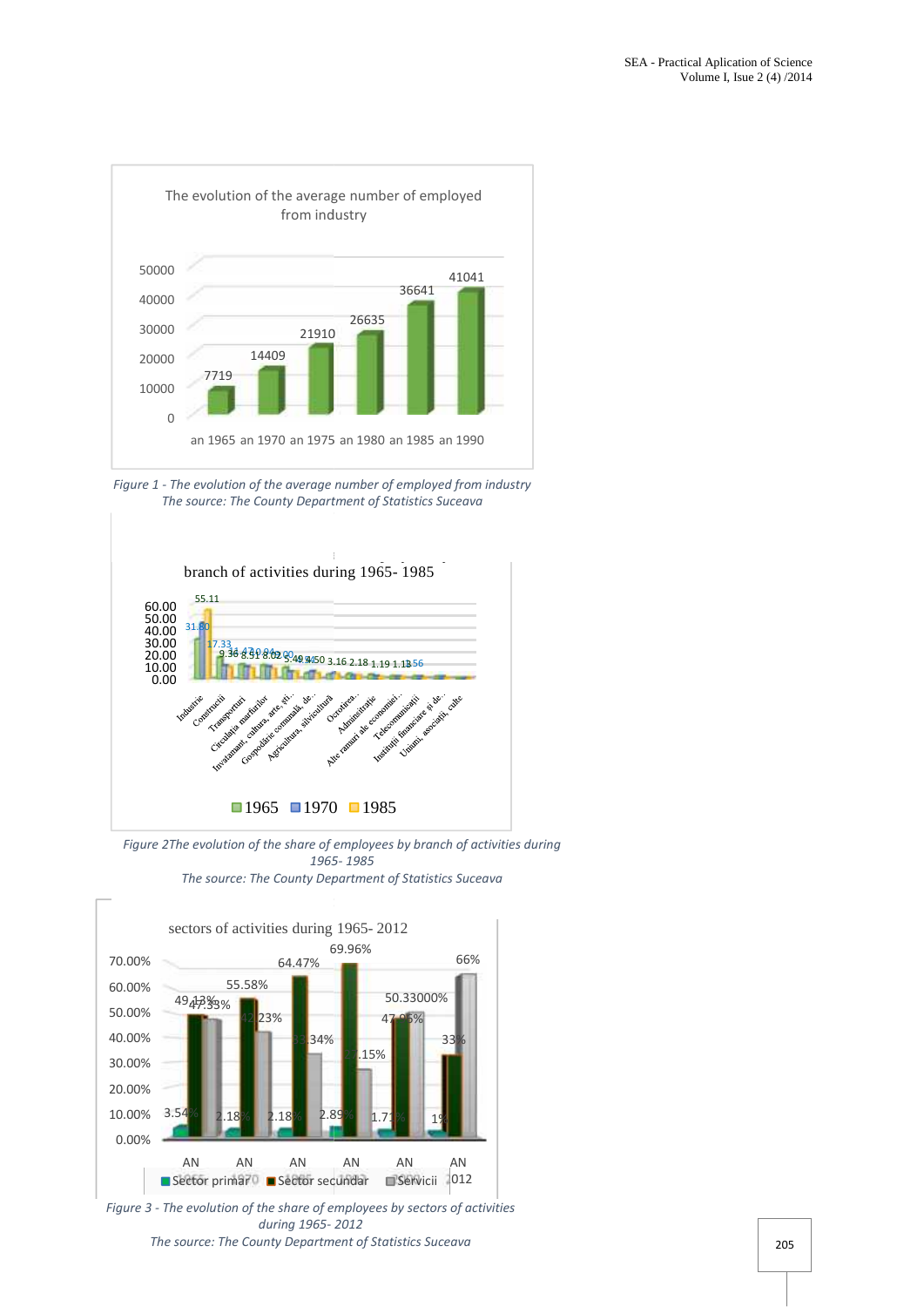

*Figure 4 The evolution of the share of employees from industry during 1965- Figure from industry 2012 The source: The County Department of Statistics Suceava*



*Figure 5 The industries contribution to the achievement of turnover from Suceava`s from Suceava`sindustry in The source: Ministry of Financeindustry in 2013 The source: firme.info/suceava and Ministry of Finance*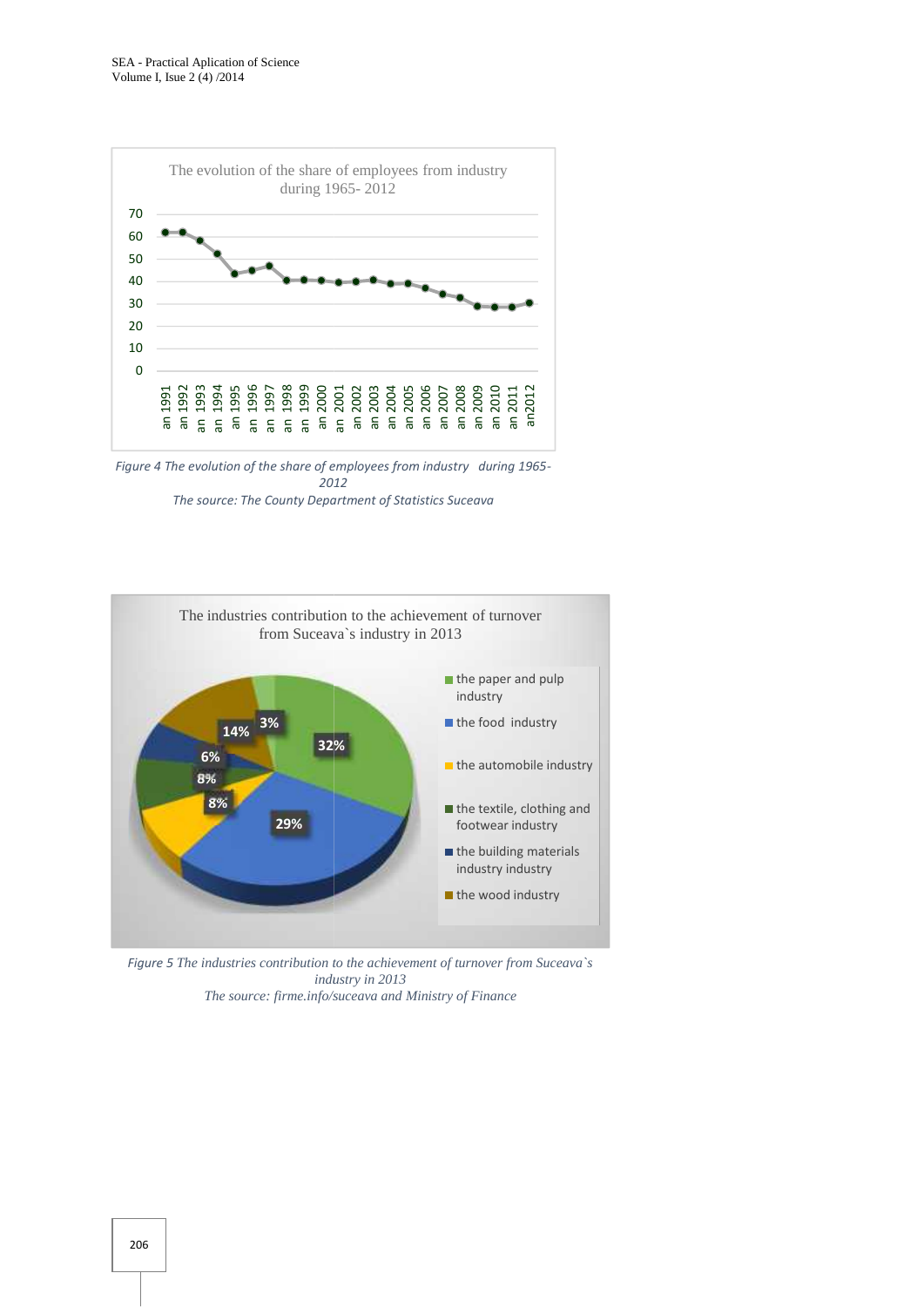

*Figure 6 The distribution of the number of employees on industrials branch in Suceava in number branch in 2013 The source: firme.info/suceava and Ministry of Finance and Ministry* 



Figure 7 - The distribution of the industrial companies on type of enterprises *The source: firme.info/suceava and Ministry of Finance*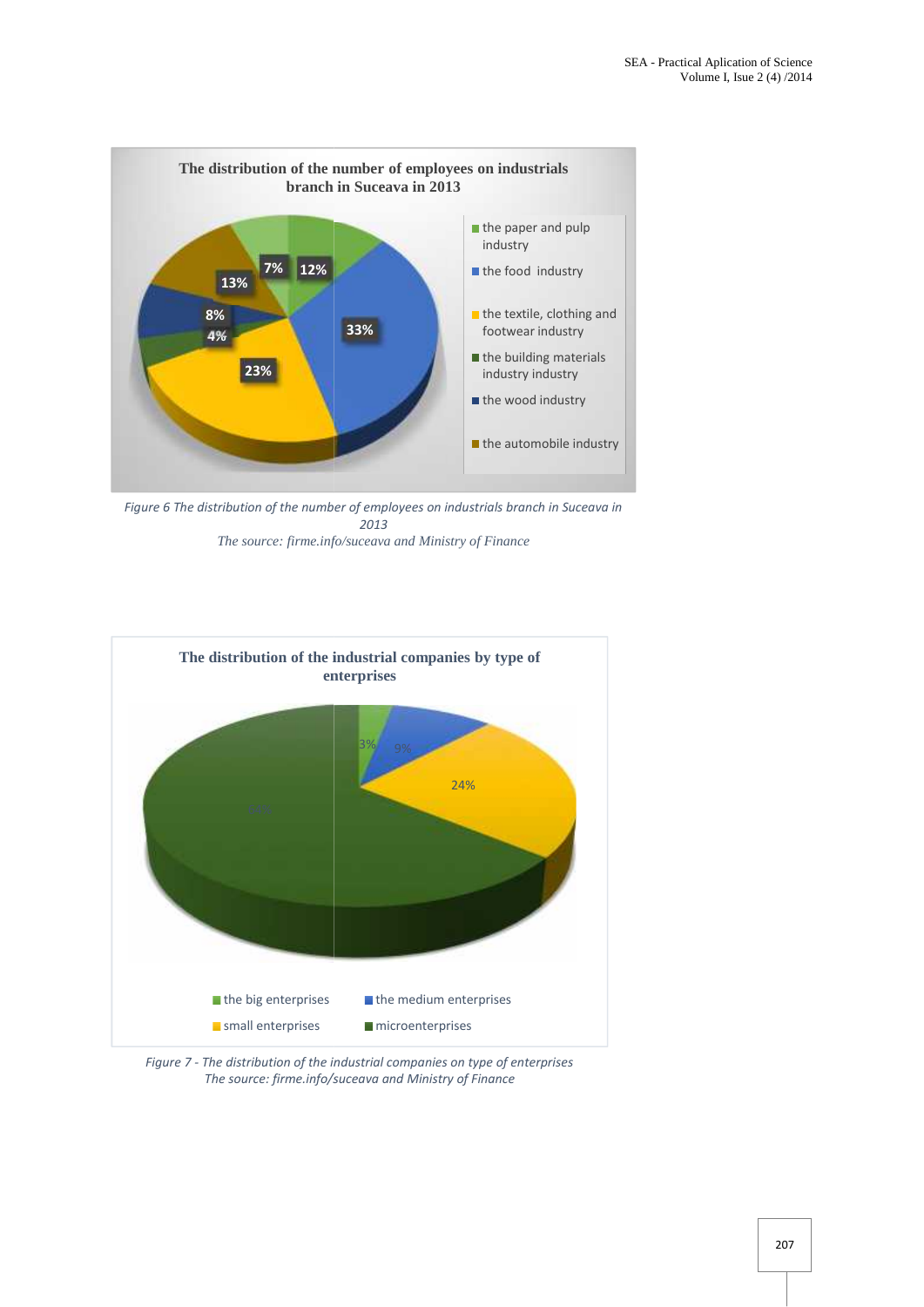



*Figure 9 The distribution of the trade and repair of motor vehicles and motorcycles companies on type of enterprises The source: firme.info/suceava and Ministry of Finance*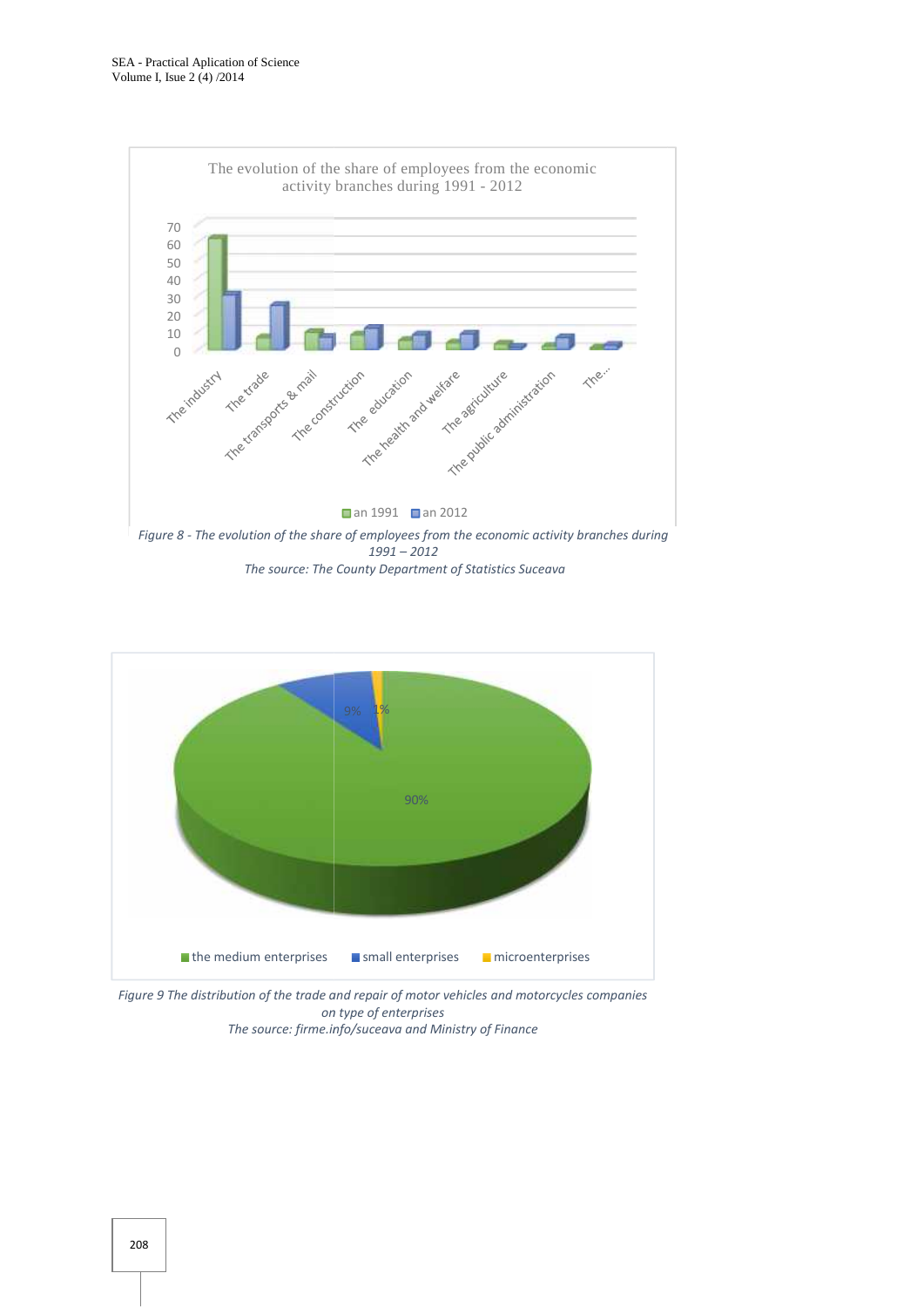

*Figure 10 - The contribution of economic activity branches to the achievement of the Suceava's activity branches turnover in 2013 The source: Trade Register Suceava*

| No.              | The company                                       | The tournover  | The<br>number<br>of<br>employees | The field of activity CAEN2                                                          |
|------------------|---------------------------------------------------|----------------|----------------------------------|--------------------------------------------------------------------------------------|
| 1.               | S.C. Ambro SA                                     | 209,437,087.00 | 481                              | The manufacture of paper and paperboard                                              |
| 2.               | S.C. General Construct<br><b>SRL</b>              | 95,234,615.00  | 469                              | The construction of residential and non-residential<br>buildings                     |
| 3.               | S.C. Eurospeed SRL                                | 91,432,512.00  | 90                               | The tradewith other vehicles                                                         |
| $\overline{4}$ . | S.C Defel COM SRL                                 | 89,003,356.00  | 158                              | The wholesale beverage                                                               |
| 5.               | S.C LoialImpex SRL                                | 88,096,337.00  | 216                              | The electrical installation work                                                     |
| 6.               | S.C Betty Ice SRL                                 | 86,791,608.00  | 689                              | The manufacture of ice cream                                                         |
| 7.               | <b>SC GOLD &amp; PLATIN</b><br><b>MOLDOVA SRL</b> | 79,885,025.00  | 10                               | The retail sale of automobile fuel in specialized<br>stores                          |
| 8.               | S.C Sidem S.R.L.                                  | 68,702,019.00  | 238                              | The manufacture of parts and accessories for the<br>motor vehicles and their engines |
| 9.               | S.C. Harivex COM SRL                              | 59,845,476.00  | 57                               | The Wholesale of chemical products                                                   |
| 10.              | S.C. Termica SA                                   | 58,296,920.00  | 393                              | The supply of the steam and air conditioning                                         |

*The source: firme.info/suceava and Ministry of Finance*